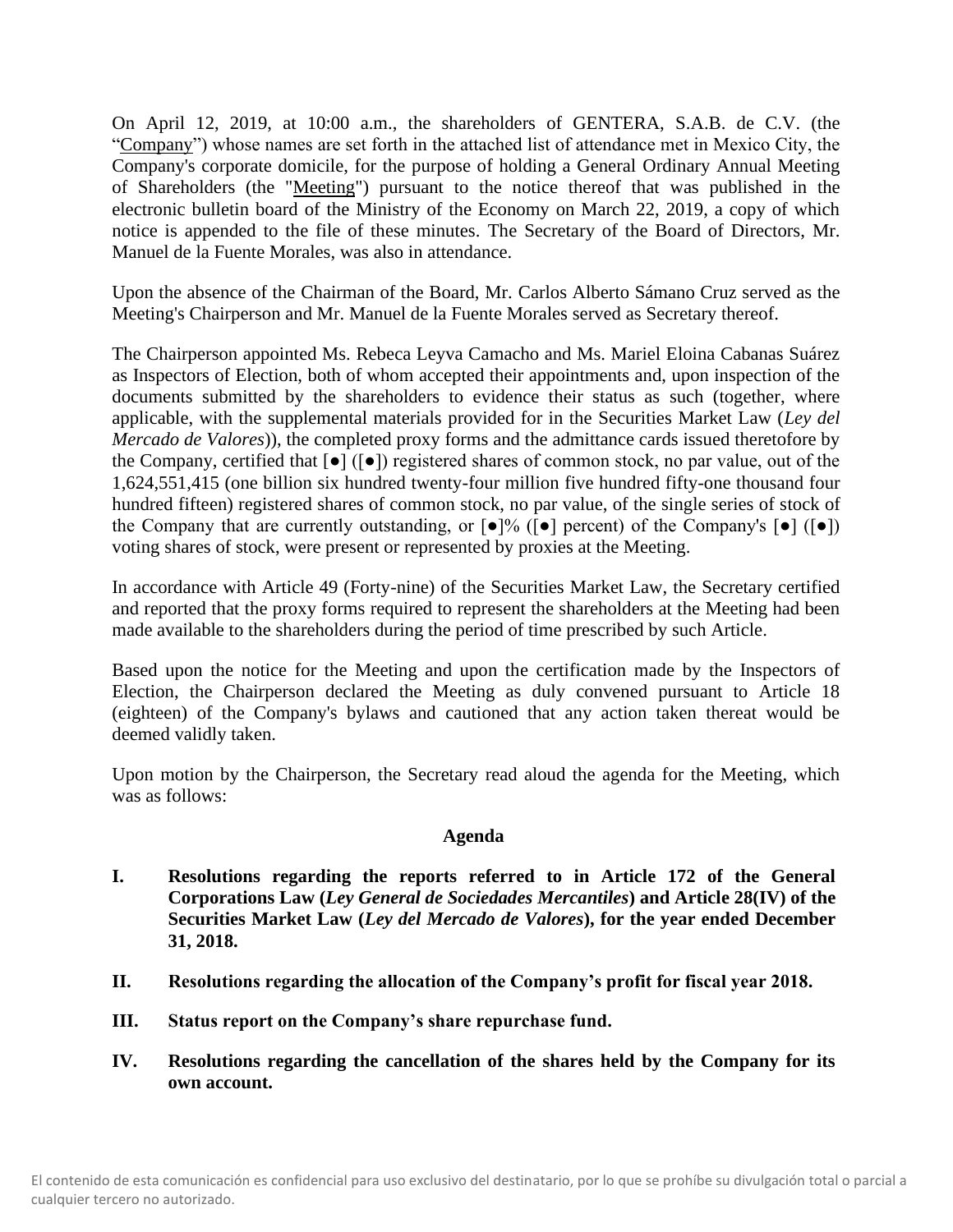- **V. Report under Article 76 of the Income Tax Law (***Ley del Impuesto Sobre la Renta***), regarding the satisfaction of the Company's tax obligations.**
- **VI. Resolutions regarding the appointment or reelection, as the case may be, of the members of the Board of Directors and the chairpersons of the Audit and Corporate Governance committees, the determination of their compensations and the certification of their independent status.**
- **VII. Resolutions regarding the appointment or reelection, as the case may be, of the Chairman of the Board, and the Secretary and Alternate Secretary thereof.**

#### **VIII. Appointment of authorized representatives.**

The shareholders discussed, deliberated on and addressed each and all of the items of business included in the agenda, and, following a reading of the motions submitted in connection therewith, which are appended to the file of these minutes, took the following actions by a majority of the votes present or represented at the meeting:

#### **Resolutions**

# **I. Resolutions regarding the reports referred to in Article 172 of the General Corporations Law (***Ley General de Sociedades Mercantiles***) and Article 28(IV) of the Securities Market Law (***Ley del Mercado de Valores***), for the year ended December 31, 2018.**

- I.1 It is hereby resolved to acknowledge and approve (i) the reports submitted by the Corporate Governance and Audit committees pursuant to Article 43 of the Securities Market Law; (ii) the report on the Company's operations during the year ended December 31, 2018, as submitted by the Chief Executive Officer pursuant to Article 44(XI) of the Securities Market Law, including (a) the Company's annual sustainability report for 2018 and (b) the Company's consolidated financial statements for 2018, together with the independent auditor's report thereon; (iii) the opinion issued by the Board of Directors with respect to the report submitted by Chief Executive Officer; (iv) the report on the principal accounting and disclosure policies and criteria followed in connection with the preparation of the Company's financial information, as submitted by the Board of Directors pursuant to Article 172(b) of the General Corporations Law; and (v) the report on the activities of the Board of Directors during fiscal year 2018, as submitted by the Board of Directors pursuant to Article  $28(IV)(e)$  of the Securities Market Law. The aforementioned reports were read aloud by the Secretary upon motion by the Chairperson.
- I.2 It is hereby resolved to attach to the minutes of this Meeting a copy of each of the reports referred to in item I.1 above, including the Company's financial statements as of and for the year ended December 31, 2018, which are comprised of the following documents: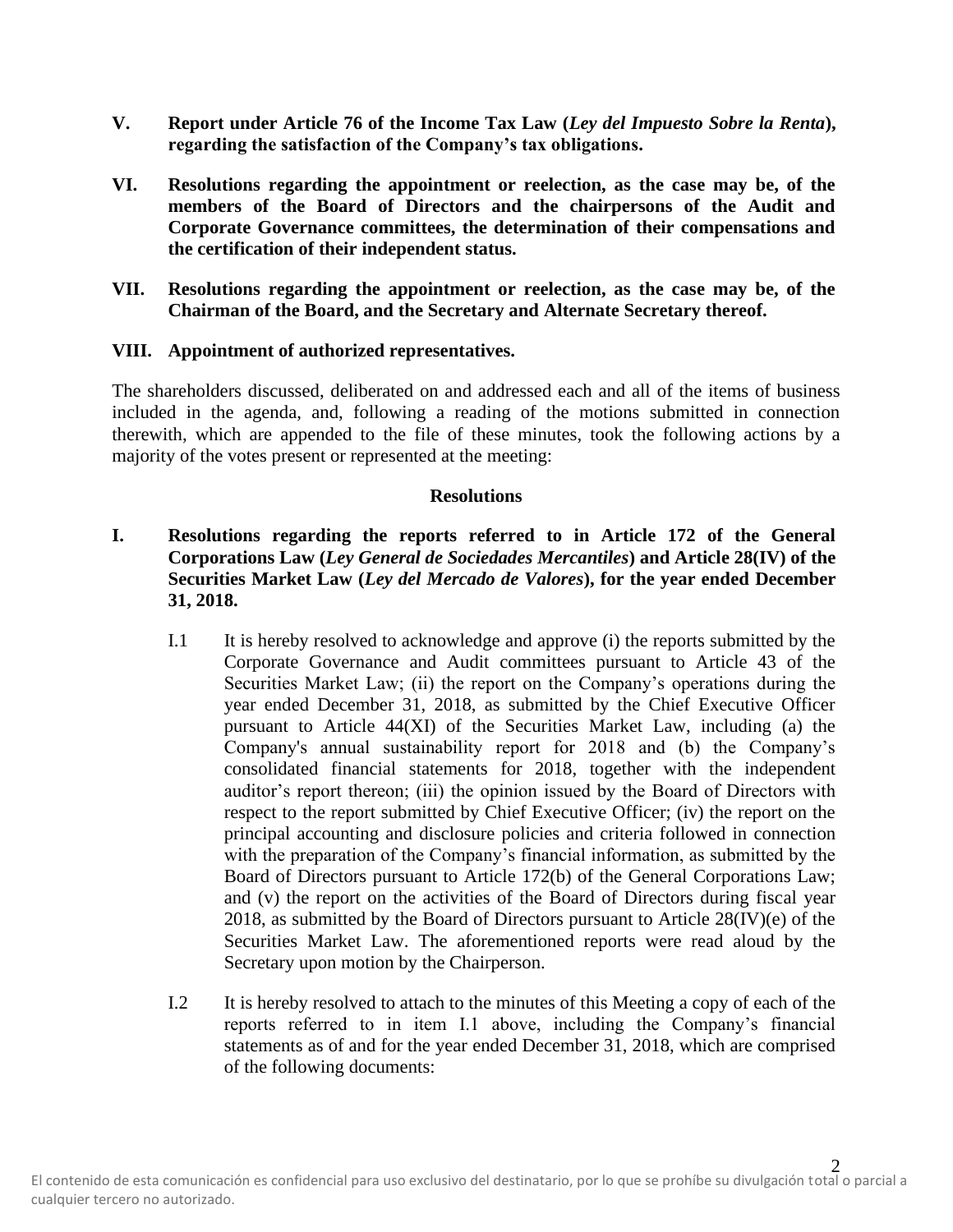- Balance Sheet:
- Income Statement;
- **Exercise 1** Statement of Changes in Stockholders' Equity;
- Cash Flow Statement; and
- Notes to the Financial Statements.
- I.3 It is hereby resolved to approve each and all of the actions taken and the transactions entered into by the Company during the year ended December 31, 2018, and to ratify each and all of the actions taken as of such date by the Company's Board of Directors.

### **II. Resolutions regarding the allocation of the Company's profit for fiscal year 2018.**

- II.1 It is hereby resolved that the Company's net profit pursuant to its audited financial statements as of and for the year ended December 31, 2018, be allocated as follows:
	- (i) Ps.10,955,537.05 (ten million nine hundred fifty-five thousand five hundred thirty-seven pesos and five cents), to increase the Company's legal reserve fund;
	- (ii) the balance, or Ps.2,954,527,246.36 (two billion nine hundred fifty-four million five hundred twenty-seven thousand two hundred forty-six pesos and thirty-six cents) to the retained earnings accounts.
- II.2 It is hereby resolved to distribute as a dividend a portion of the Company's retained earnings as of December 31, 2015, in the amount of Ps.593,000,000.00 (five hundred ninety-three million pesos), subject to the applicable tax laws as currently in effect. The per-share amount of such dividend may vary depending on the number of shares entitled thereto that are outstanding as of the payment date. The aforementioned dividend will be paid through S.D. Indeval, Institución para el Depósito de Valores, S.A. de C.V ("Indeval"), no later than July 31, 2019.
- (i) The earnings referred to in paragraph II.2 derive from the Pre-taxed Earnings Account (*Cuenta de Utilidad Fiscal Neta,* or CUFIN) as of December 31, 2013.

### **III. Status report on the Company's share repurchase fund.**

III.1 It is hereby resolved to acknowledge and approve in its terms the report on the condition of the Company's share repurchase fund, as submitted pursuant to the last paragraph of Article 56 (fifty-six) of the Securities Market Law, Article 60(III) of the General Rules for Issuers and Other Market Participants (*Disposiciones de carácter general aplicables a las emisoras de valores y a otros participantes del mercado de valores*) (the "General Rules"), and the Company's Share Repurchase and Resale Policies. A copy of said report is to be attached to the minutes of this meeting.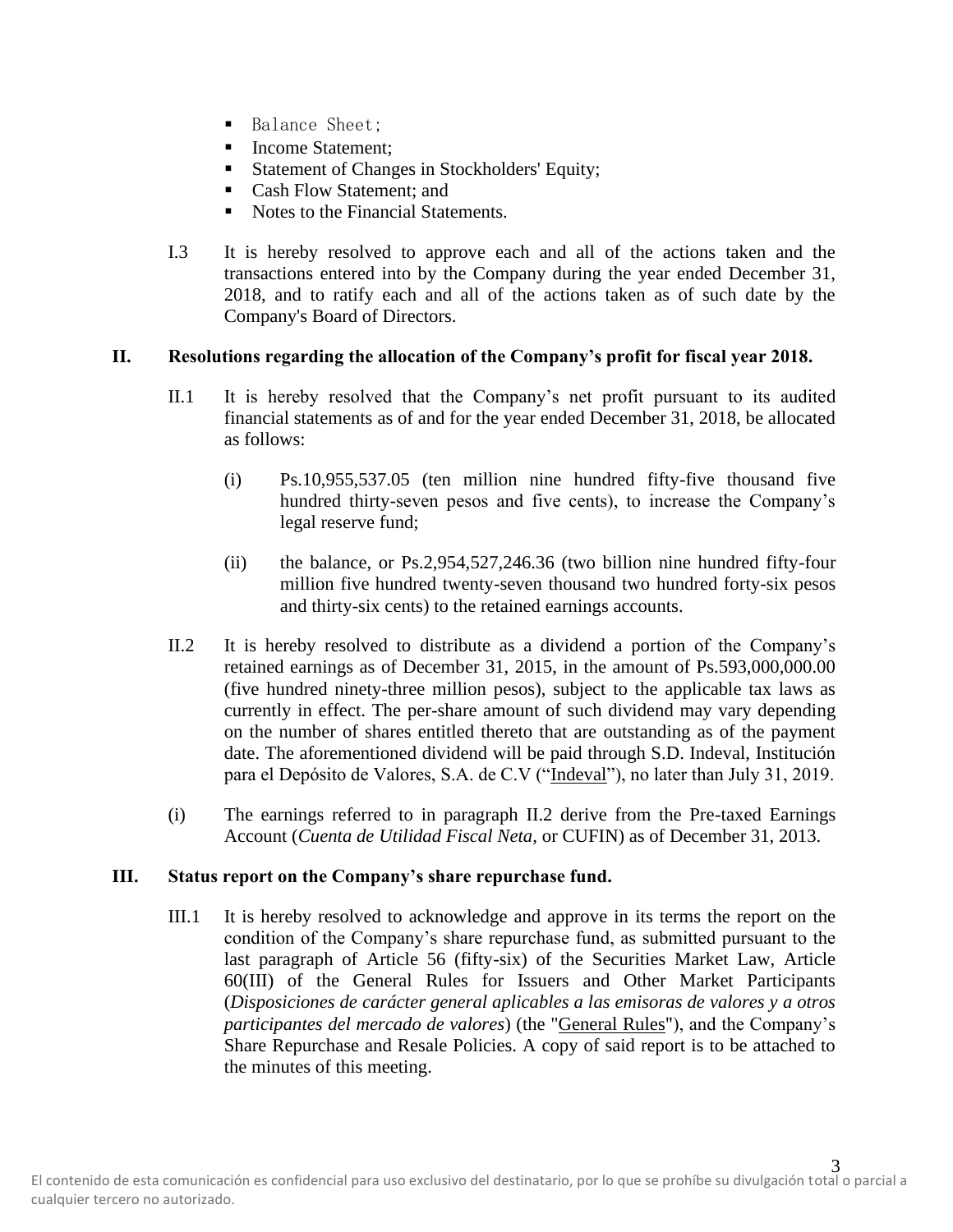III.2 It is hereby resolved to increase the amount of the share repurchase fund to Ps.1,400,000,000.00 (one billion four hundred million pesos), which will be allocated in accordance with the Company's Share Repurchase and Resale Policies.

## **IV. Resolutions regarding the cancellation of the shares held by the Company for its own account.**

- IV.1 It is deemed in the Company's interest to cancel 11,977,698 (eleven million nine hundred seventy-seven thousand six hundred ninety-eight) shares of the Company's single series of common stock, no par value, representing a portion of the Company's variable capital, which shares were repurchased by the Company during the period from April 25, 2017 to April 2, 2018, without such cancellation resulting in a decrease in the Company's capital.
- IV.2 As a result of the above, as of the date hereof the Company's capital is divided into 1,612,573,717 (one billion six hundred twelve million five hundred seventythee thousand seven hundred seventeen) registered shares of a single series of common stock, no par value, of which 415,595,676 (four hundred fifteen million five hundred ninety-five thousand six hundred seventy-six) registered shares of common stock, no par value, account for the fixed portion of the Company's capital and 1,196,978,041 (one billion one hundred ninety-six million nine hundred seventy-eight thousand forty-one) registered shares of common stock, no par value, account for the variable portion of the Company's capital.
- IV.3 Based upon the above, it is hereby resolved to: (i) take all such actions as may be necessary to withdraw from Indeval the 11,977,698 (eleven million nine hundred seventy-seven thousand six hundred ninety-eight) shares that have now been canceled; (ii) update the registration of the Company's securities with the National Securities Registry (*Registro Nacional de Valores*); and (iii) exchange the stock certificates that are currently deposited with Indeval, to reflect the cancellation of the aforementioned shares.

# **V. Report under Article 76 of the Income Tax Law (***Ley del Impuesto Sobre la Renta***), regarding the satisfaction of the Company's tax obligations.**

It is hereby resolved to acknowledge the submission of the report prescribed by Article 76 of the Income Tax Law (*Ley del Impuesto Sobre la Renta*), regarding the satisfaction of the Company's tax obligations for the year ended December 31, 2018, which report was read aloud by the Secretary. According to such report, as of the date hereof the Company is in compliance with all of its tax obligations. A copy of said report is to be attached to the minutes of this meeting.

**VI. Resolutions regarding the appointment or reelection, as the case may be, of the members of the Board of Directors and the chairpersons of the Audit and Corporate Governance committees, the determination of their compensations and the certification of their independent status.**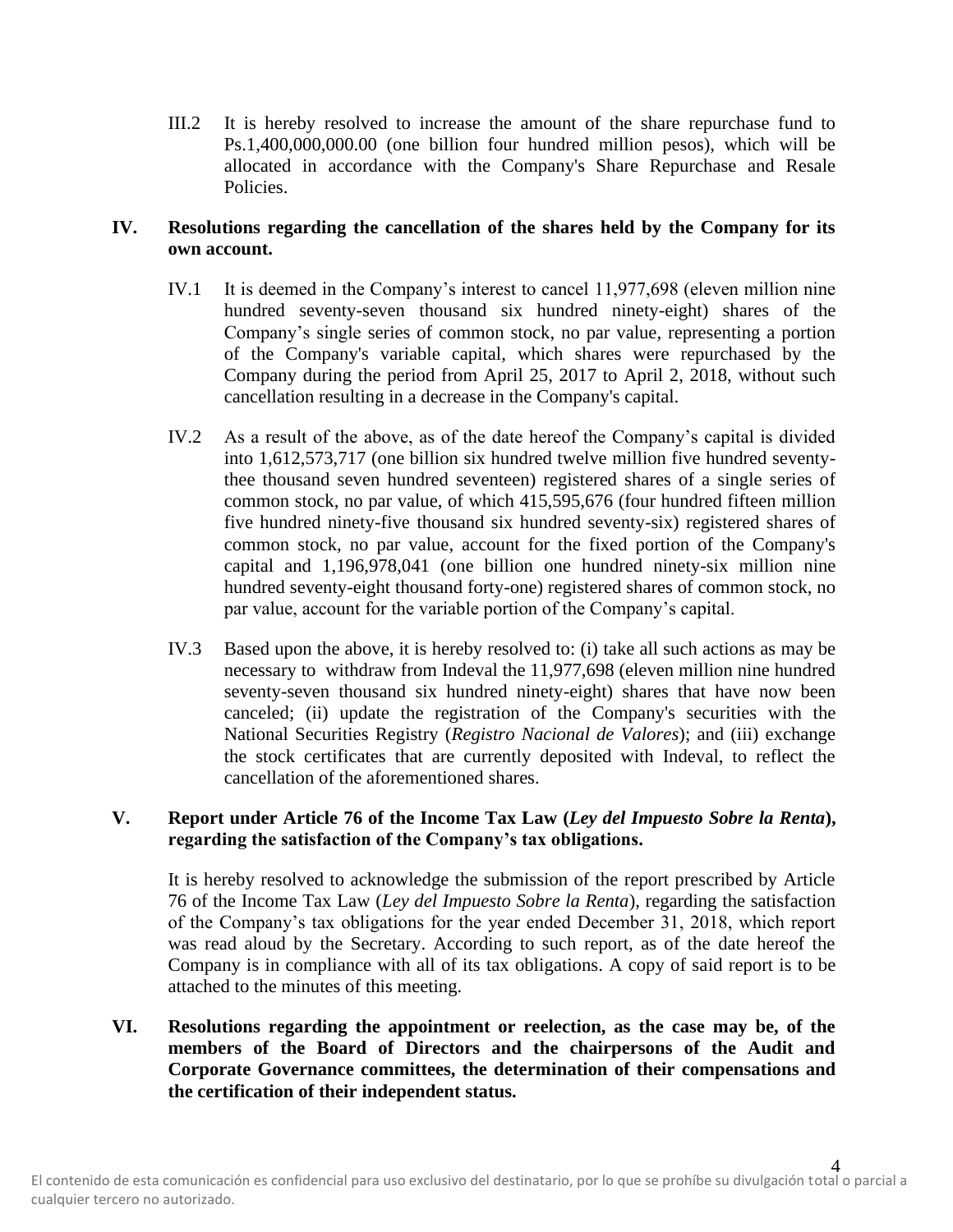VI.1 It is hereby resolved to accept the resignation of Mr. Claudio Xavier González Guajardo as a member of the Board of Directors.

It is hereby acknowledged that the shareholders expressed to Mr. González Guajardo their gratitude for his service. It is further resolved to approve each and all of the actions taken by him in connection with the performance of his duties, and to release him from any and all liability therefor.

- VI.2 It is hereby resolved to approve the appointment of Mr. Luis Alfonso Nicolau Gutiérrez to the Board of Directors; and it is noted that such individual, having been appraised of his prospective appointment, has accepted such appointment and has been duly sworn-in.
- VI.3 It is hereby resolved to reelect Messrs. Antonio Rallo Verdugo, Carlos Antonio Danel Cendoya, Carlos Labarthe Costas, Francisco Javier Arrigunaga Gómez del Campo, John Anthony Santa María Otazúa, José Ignacio Ávalos Hernández, José Manuel Canal Hernando and Juan Ignacio Casanueva Pérez, and Mses. Martha Elena González Caballero and Rose Nicole Dominique Reich Sapire, to the Board of Directors.
- VI.4 As a result of the above, the Board of Directors of the Company will be hereafter comprised of the following individuals, whose independent or related status is noted next to their respective names:

| <b>Directors</b>                            | <b>Status</b> |
|---------------------------------------------|---------------|
| Antonio Rallo Verdugo                       | Independent   |
| Carlos Antonio Danel Cendoya                | Related       |
| <b>Carlos Labarthe Costas</b>               | Related       |
| Francisco Javier Arrigunaga Gómez del Campo | Independent   |
| John Anthony Santa María Otazúa             | Independent   |
| José Ignacio Ávalos Hernández               | Related       |
| José Manuel Canal Hernando                  | Independent   |
| Juan Ignacio Casanueva Pérez                | Related       |
| Luis Alfonso Nicolau Gutiérrez              | Independent   |
| Martha Elena González Caballero             | Independent   |
| Rose Nicole Dominique Reich Sapire          | Independent   |

- VI.5 It is hereby resolved to reelect Ms. Rose Nicole Dominique Reich Sapire as Chair of the Corporate Practices Committee.
- VI.6 It is hereby resolved to reelect Ms. Martha Elena González Caballero as Chair of the Audit Committee.
- VI.7 Those directors who hold senior management positions will receive no compensation whatsoever in connection with the performance of their duties as board members. All other members of the Board of Directors and of any committee thereof will receive such compensations as the Corporate Governance Committee may determine.